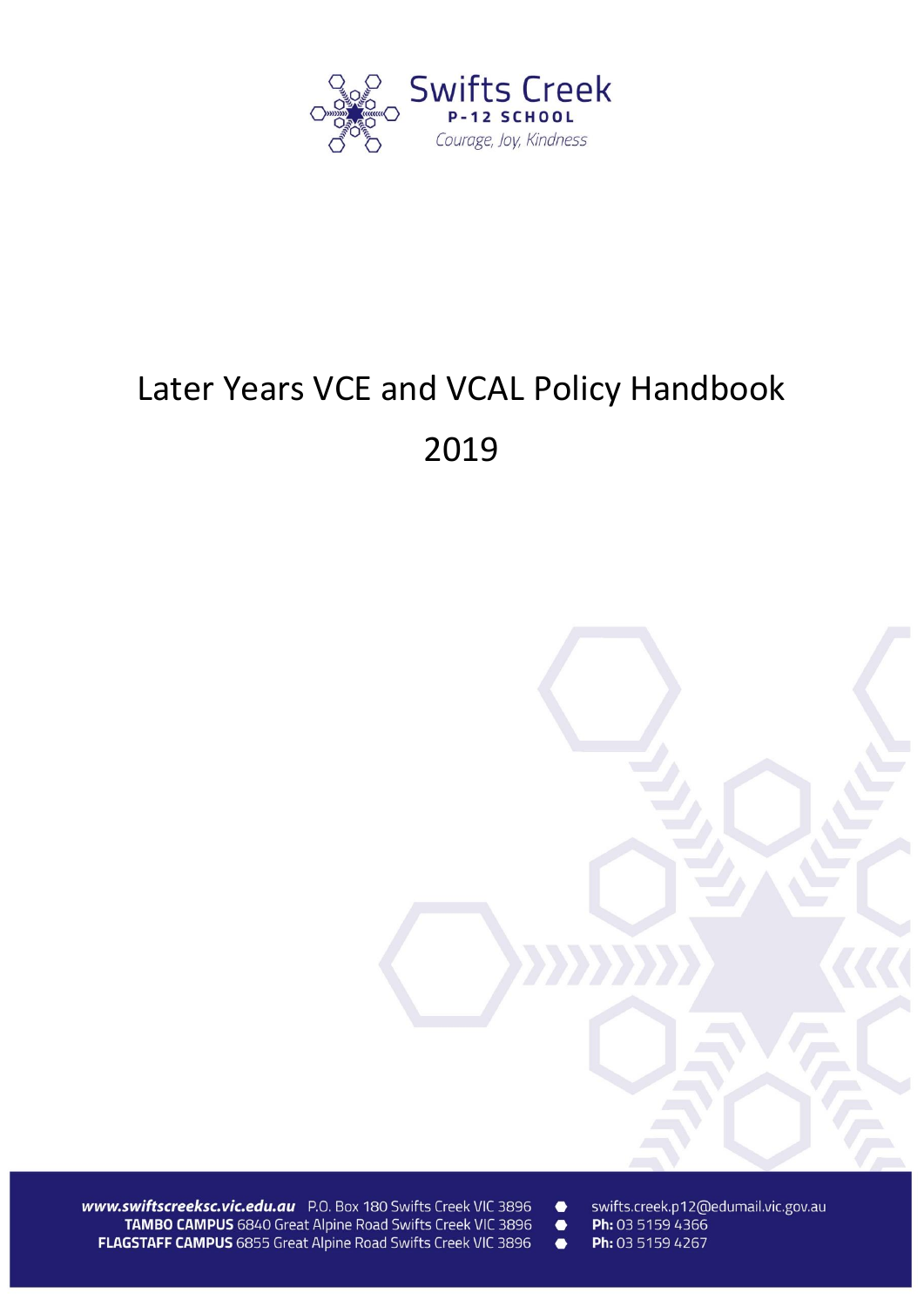# **Table of contents**

| $\mathbf{1}$ . |  |
|----------------|--|
| 2.             |  |
| 3.             |  |
| 4.             |  |
| 5.             |  |
| 6.             |  |
| 7.             |  |
| 8.             |  |
| 9.             |  |
| 10.            |  |
| 11.            |  |
| 12.            |  |
| 13.            |  |
| 14.            |  |
| 15.            |  |
| 16.            |  |
| 17.            |  |
| 18.            |  |

## **Our Purpose and Values**

*Everyone learning to be the best they can be, academically and as global citizens. We will succeed together by showing courage, joy, and kindness.*

# <span id="page-1-0"></span>**Introduction**

This handbook provides advice and information to students and parents about the administration and regulation of the Victorian Certificate of Education (VCE) and Victorian Certificate of Applied Learning (VCAL) programs at Swifts Creek P-12 School. The information is based on the Victorian and Curriculum Assessment Authority (VCAA) policies and regulations, as detailed in the *VCE and VCAL Administrative Handbook* (published electronically annually and available online; the 2018 version can be downloaded at [http://www.vcaa.vic.edu.au/Pages/schooladmin/handbook/2018/index.aspx\)](http://www.vcaa.vic.edu.au/Pages/schooladmin/handbook/2018/index.aspx), other relevant VCAA publications, and Swifts Creek P-12 School Policies.

Changes to the VCAA information may occur during the year and are subsequently published in the *VCAA Bulletin* (published electronically monthly) and *Notices to Schools* (published electronically on a as needs basis). Any relevant information will be passed on to teachers, students, and parents as deemed appropriate.

All teachers and students should ensure that they are familiar with the contents of this document and other relevant documents.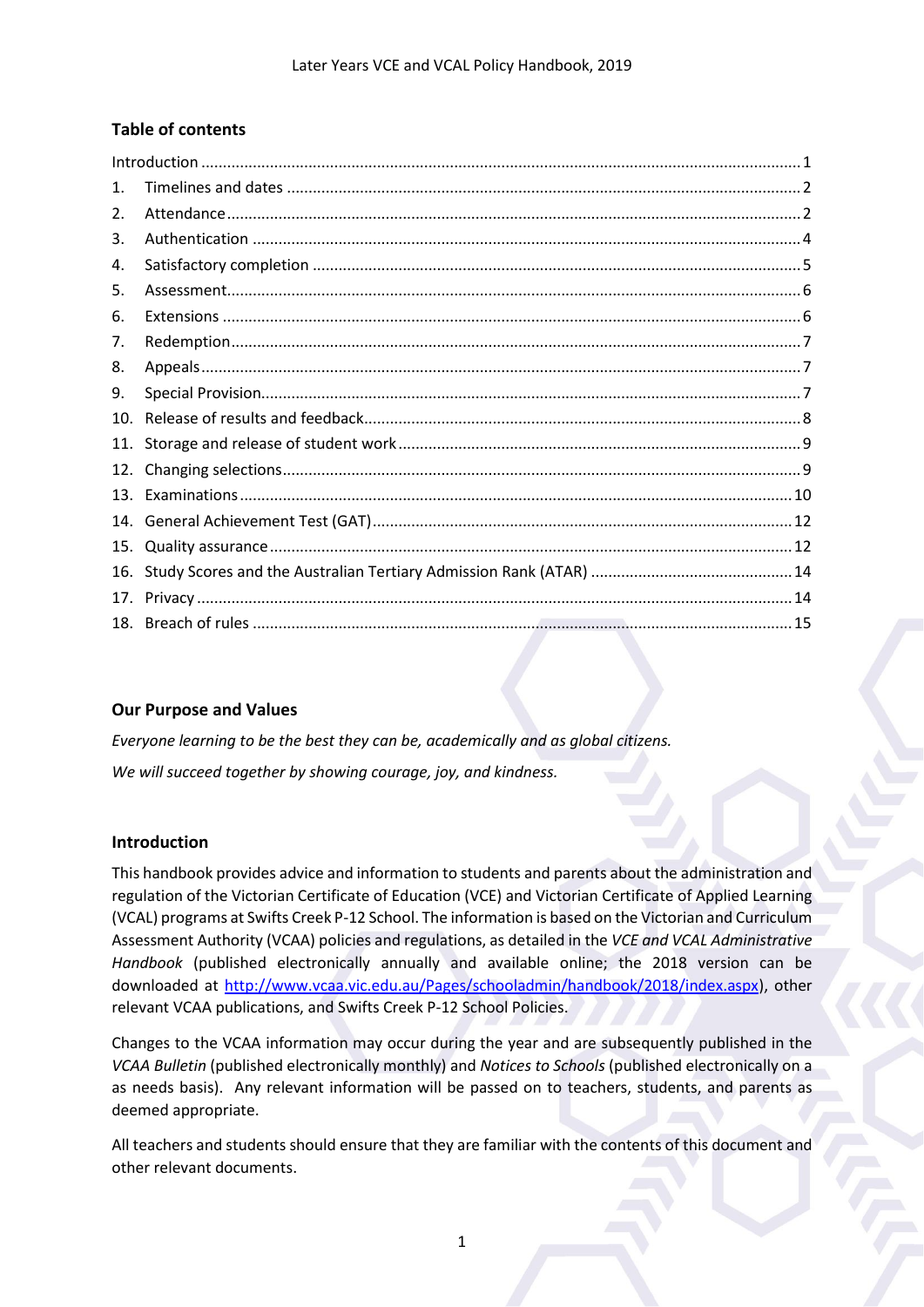# <span id="page-2-0"></span>**1. Timelines and dates**

The teacher of each study will provide students in their class with a *Week-by-Week Planner* within the first two weeks of the commencement of each unit of study. This document will show a week-by-week course outline, including expected dates for all assessment tasks (subject to change).

# <span id="page-2-1"></span>**2. Attendance**

#### **2.1. General**

Students must complete a certain number of contact hours within each unit of study in order to be eligible to receive an overall Satisfactory (S) grade. This is specified within the Study Design for each subject, and is open to interpretation for the individual circumstances within each school.

A general interpretation of this criterion is that a student having unapproved absences in excess of 20% in any unit may be ineligible to receive a satisfactory grade for that unit. However it must be noted that while this interpretation may be applicable in some cases and is commonly applied in other schools, students at SCP12 will generally be dealt with on a case-by-case basis.

#### *Approved absences*

- 1. Only the Later Years Coordinator or Principal can approve an absence. Absences may be approved for reasons including school related activities, illness, family commitments, or at the Coordinator's or Principal's discretion.
- 2. For absences other than school related activities, the mechanism for having an absence approved is to present a written explanation to the relevant coordinator. This must contain:
	- $\circ$  an official Medical Certificate, especially for absences of any significant period of time (in general, greater than three days) or for an absence that results in a student missing an assessment task, in particular missing a SAC task for Unit 3/4 subjects.
	- or, where a Medical Certificate is not available, a note or letter showing:
	- o the student's name;
	- o date(s) of the absence;
	- o a brief explanation of the absence;
	- o a parent's or guardian's signature.

In cases of short term absences (one day or less) a phone call may be an acceptable form of contact to create an approved absence.

- 3. Approval must be sought within two weeks of the last day of the absence. Beyond this time no absence may be approved without a Medical Certificate.
- 4. Class teachers will mark their class rolls accordingly and will use this information to determine whether the student has met the attendance requirements.
- 5. The coordinator is responsible for having school rolls amended to show approved absences.
- 6. Lateness to class may result in an absence being recorded and the student may be required to supply a note to their coordinator.

#### *Reporting absences*

- Parents/guardians/students should notify the coordinator of any expected or known absence at the earliest possible time.
- Teachers will maintain attendance class data for all students within each class.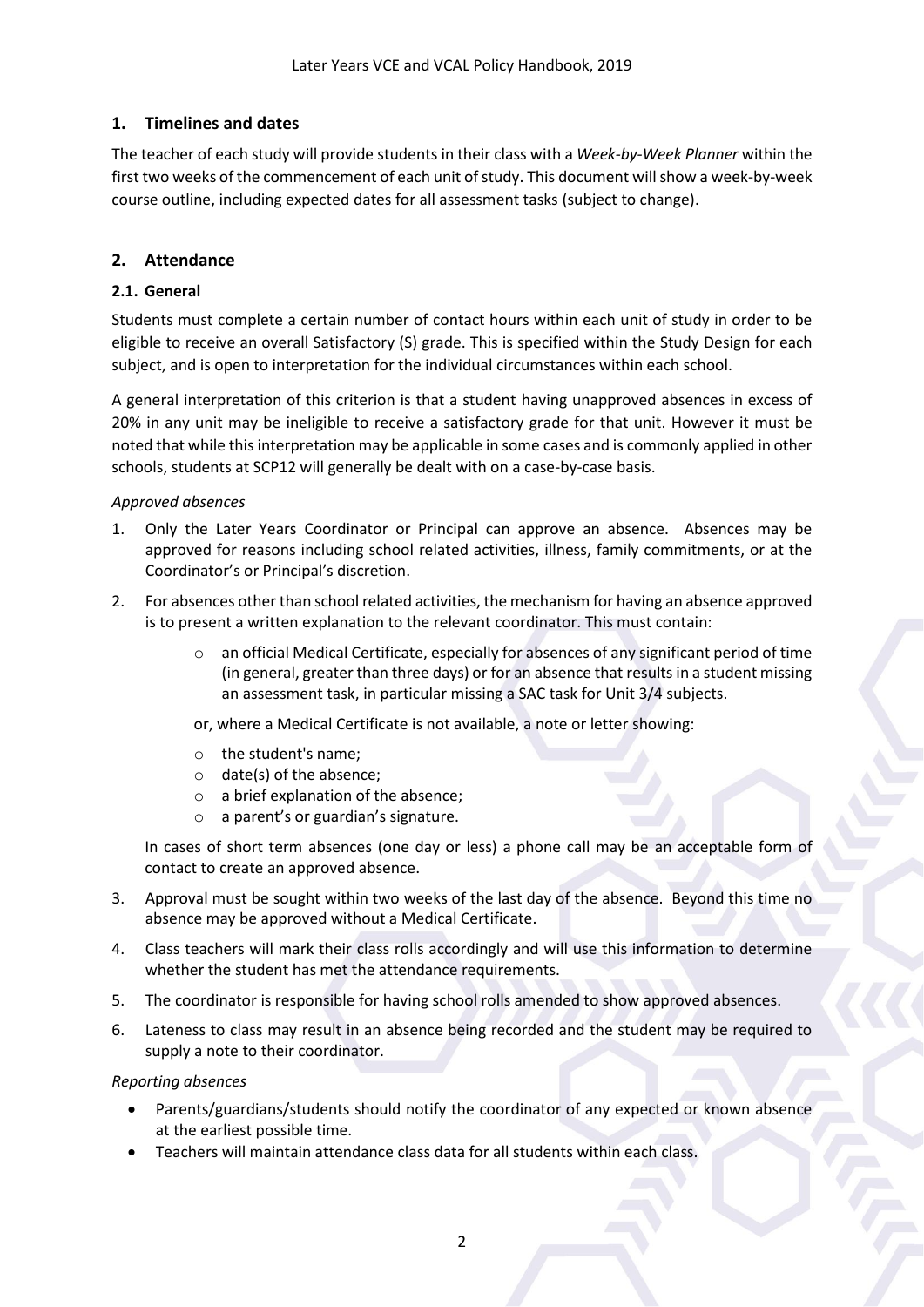- Teachers should notify the VCE Coordinator of any student who has unapproved absences of more than two sessions in a fortnight.
- Official attendance will be reported to parents once per semester, or as required.
- The coordinator, subject teachers, or administrative staff may contact parents/guardians at any time seeking clarification about recorded absences.

# *Appeals*

If in any doubt, students are advised to check their approved attendance record with the coordinator and/or with all class teachers. Where a student has not met the attendance requirements for a particular subject, they may appeal in writing to their coordinator who will establish a review of their absences. Where appropriate, a meeting will be called with the teacher, the student, a parent or guardian, and the coordinator to discuss the circumstances. The coordinator and teacher will make the final decision on whether attendance requirements have been met.

## **2.2. Absence during Assessment Tasks/SACs**

Students are advised and expected to attend all assessment tasks, including examinations, even if there are difficulties in doing so (e.g., due to illness, family problems, personal issues, etc). Under these circumstances students may be eligible for special provision and teachers will make a professional judgment with regard to this disadvantage, in consultation with the coordinator. For Units 3/4 School Assessed Coursework achieved marks will not modifiable, but consideration for alternative methods of achieving S/N judgments may be made.

When the absence is known in advance, the student must complete a written *Application for Special Provision* to have the absence approved and alternative arrangements made.

For students missing for part or all of an assessment task with an approved absence teachers may be able to give students an extension of time (see section *6. Extensions*), or conduct the assessment at a later date, on the provision that the student's work can be authenticated as their own (see section *3. Authentication*). In order to assist with authentication teachers may elect to give the student an alternative assessment task to complete that has been judged to be at the same level of difficulty as that undertaken by other students in the class.

Where a teacher is unable to be satisfied that the student's work can be authenticated, a lower grade or a score of zero may be recorded for the task. The student may be required to undertake further assessment/s or provide further proof before achieving an S for the area of study or subject.

## *Students who miss an assessment task without an approved absence*

Units 1 & 2:

- for an assessment task a score of zero will be given at the teacher's discretion. This will result in a UG grade on the student's end of semester report.
- if a Satisfactory result for an outcome relies on the missed assessment task, then a student may be allowed to undertake that task if appropriate, or be set an alternative task, in order to convert an N (Not Satisfactory) to an S (Satisfactory) result, however the original zero/UG score recorded may be retained.

Units 3 & 4; VCAA rules apply:

- a student will receive NA (Not Assessed) for any work submitted after the due date or for any unsubmitted school-based work. This may result in the failure to gain a study score in that subject.
- in some circumstances a grade of zero may be awarded if the piece of work is part of larger assessment task in which the student has scored marks for other components.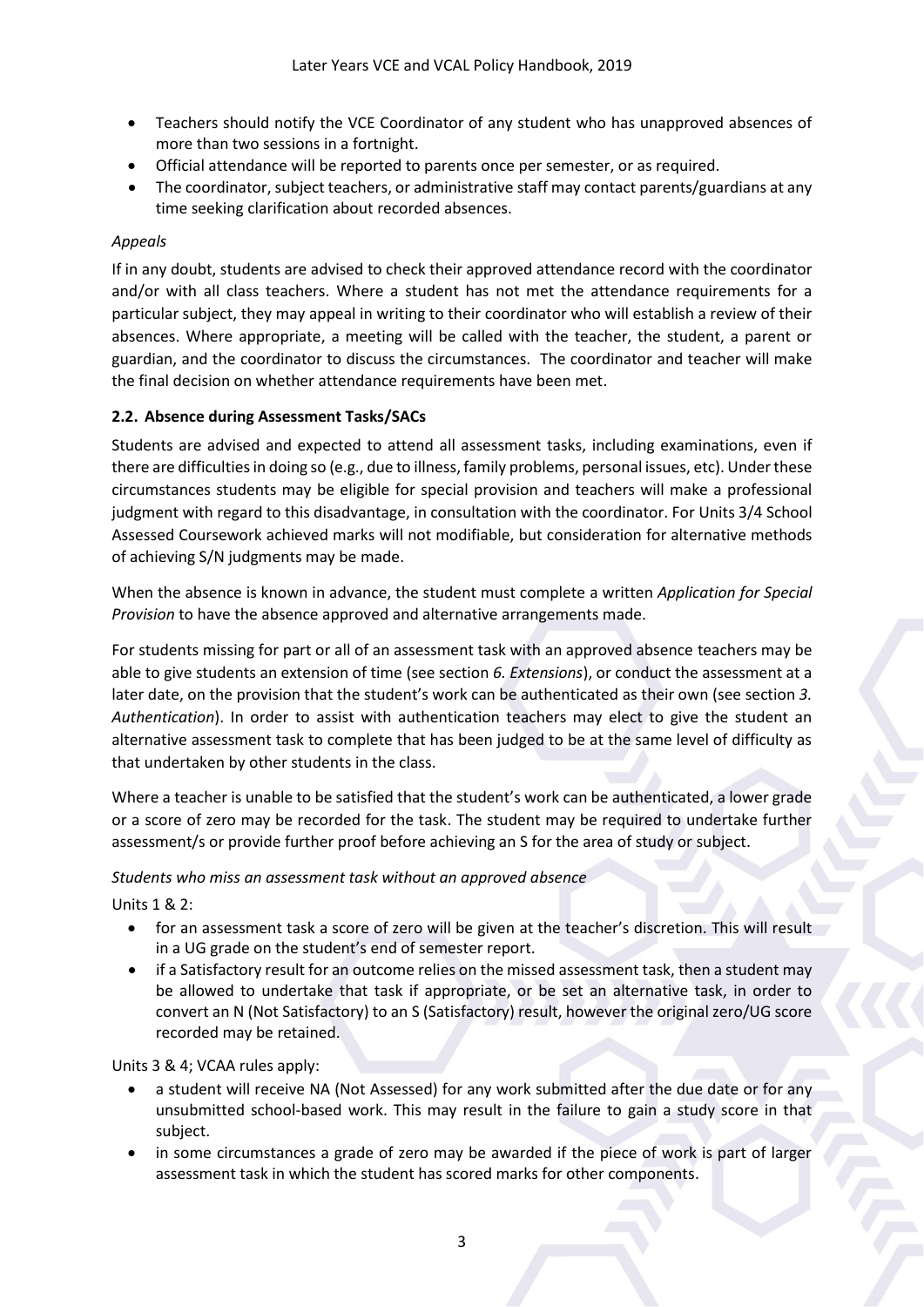- a student will receive an N result for the associated outcome (or a J result in the case where they are not attending classes but have not formally withdrawn).
- alternative forms of determining a decision on satisfactory completion of the outcome may be made or a new assessment task may be set in order to enable a student to convert an N (Not Satisfactory) for an outcome to an S (Satisfactory) result. Note however that no change to the original score recorded for the assessment task can be made.

Note that if issues with absences or meeting assessment requirements occur before the official VCAA cut-off dates for withdrawing from a subject, students may be advised to officially withdraw from the subject rather than having unsatisfactory results recorded. This withdrawal may only proceed with the completion and submission of the Swifts Creek P-12 School *Application to Withdraw from a VCE or VET Subject and/or enrol in a new VCE or VET Subject* form (see section *12. Changing selections*).

## **2.3. Absence during preparation for assessment tasks.**

Students may be given an extension and/or an alternative task for completion of the assessment task under the Special Provision policy (see section *9. Special Provision*). In this case, the mark obtained will be recorded on official school documents and will count towards final scores for Unit 3/4 subjects.

#### **2.4. Program clashes**

Occasionally, students will be faced with clashes in their VCE programs. These will mostly occur where a student is undertaking a VET program as well as a Unit 3/4 sequence(s). Where this occurs the student must make suitable alternative arrangements in advance, in consultation with the teachers concerned and the VCE Coordinator.

# <span id="page-4-0"></span>**3. Authentication**

Teachers must be satisfied that all work submitted for assessment is genuinely that student's own work. Teachers may require students to demonstrate their understanding of any aspect of the task at or around the time of submission. Any work that cannot be authenticated will be dealt with as a breach of the rules.

Some general guidelines for avoiding authentication issues include:

- teachers should ensure tasks are kept secure prior to administration.
- teachers should not 'recycle' tasks from previous years without modification.
- teachers should not utilise unmodified commercially purchased tasks, and teachers must be satisfied that these tasks meet the requirements of the study design.
- a significant amount of class time should be spent on each task so that the teacher can be familiar with each student's work and expected level of performance.
- students should document the specific stages of the development of work, particularly for extended tasks.
- teachers should file copies of student work at given stages in their development.
- teachers involved in a *Small School Partnership* with another school should aim to conduct assessment tasks as close as possible in the two (or more) schools to reduce the risk of students sharing tasks between the schools. These teachers will take part in cross-marking the students' work from the different schools and apply moderation processes.
- teachers supervising distance education students should aim to have students undertake assessment tasks as close as possible to the date specified by the administering institution. These tasks should be completed under supervision and following the guidelines given by the administering institution, as would be done for an internal task. The teacher should aim to clarify any uncertainties prior to conducting the task, and report any discrepancies occurring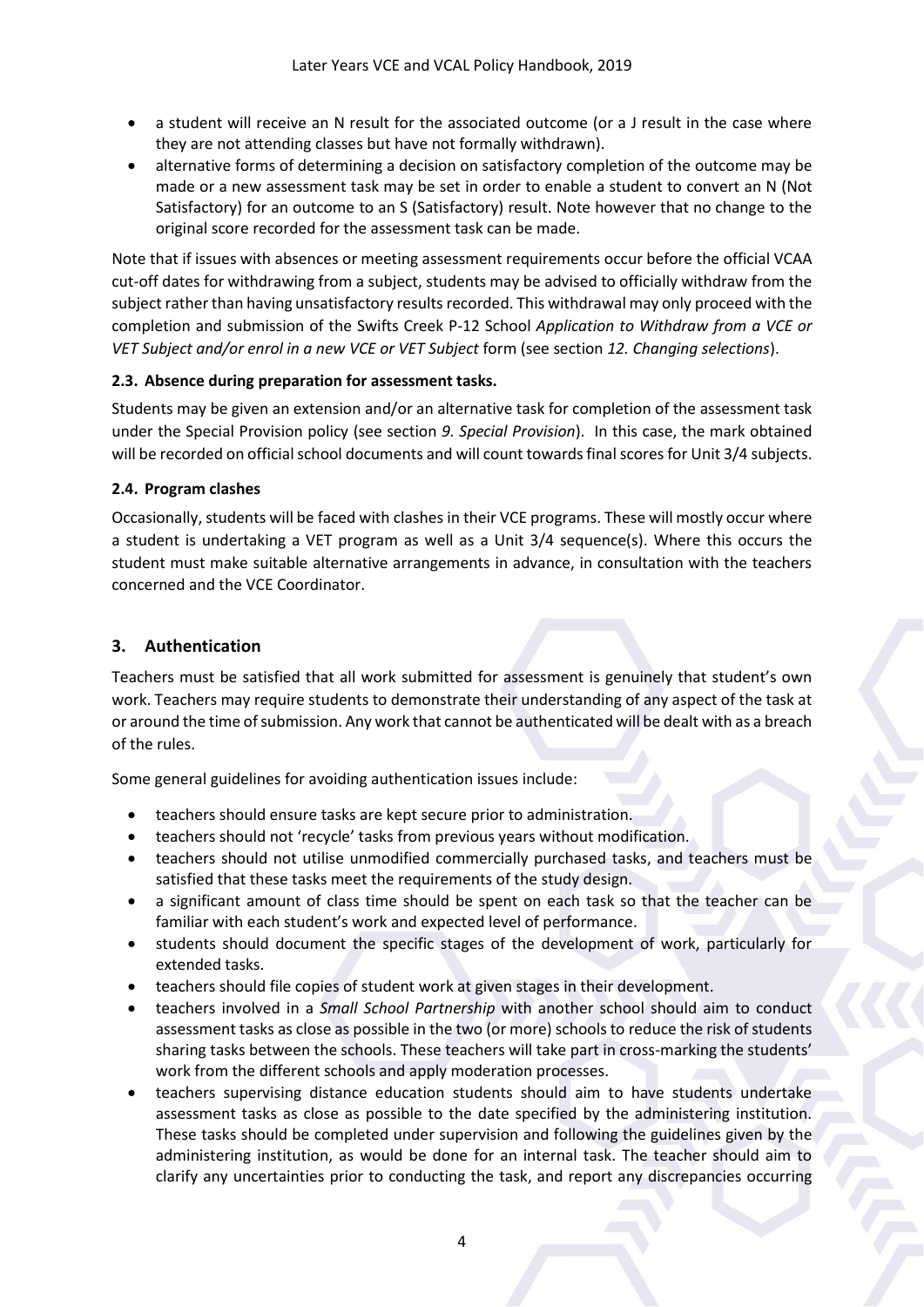during the task to the administering institution/teacher in charge. Note however that according to advice from the VCAA (2017), *it is the responsibility of the administering institution to implement authentication procedures and keep authentication records for these subjects*.

## **3.1. School-assessed Coursework (SACs)**

The majority of SAC tasks are completed in class and within a limited timeframe. In most cases this will allow a teacher to satisfy authentication needs. Where an extension has been granted, teachers may deem it necessary to conduct an alternative task of the same level of difficulty in order to satisfy authentication needs. Where a teacher has doubts about the authenticity of work completed in class they may also require the student to complete an alternative task to verify their work.

#### *Work completed outside of class*

Some SAC tasks may require students to complete research or learning outside of class. Additionally students may be able to do preparation and bring resources into a SAC to help them complete the task. Teachers must be able to be satisfied that work conducted outside class is predominantly done by the student, and any preparatory research material brought into the SAC is the student's own work. Students should advise teachers of undue assistance or tutoring that they have received. Students may be required to sign a written declaration that any work is their own.

Where a SAC task or part of a SAC task is to be completed outside of class the teacher must monitor the student's progress by regularly sighting the work and record their progress using the *Authentication Record for School-based Assessment* form (available from the VCAA).

#### **3.2. School-assessed Tasks (SATs)**

Subjects such as Studio Arts, Food Studies, Media, and Computing require students to complete extended School-assessed Tasks (SATs). In order to facilitate authentication, teachers of these subjects must ensure there is a sufficient range of topics within the class to enable them to distinguish an individual student's work. They also must monitor the student's progress by regularly sighting the work and record their progress using the *Authentication Record for School-based Assessment* form (available from the VCAA). Observations of individual work done in class should be recorded, and each observation be signed by the teacher and student.

## <span id="page-5-0"></span>**4. Satisfactory completion**

For satisfactory completion of a unit students must satisfactorily complete all of the outcomes for that unit. The requirements for this are specified in the current Study Design for that subject, available on the VCAA website.

The teacher must inform students in writing of the work that is required to achieve an S for each outcome and the unit overall, and the conditions under which the work is to be done. In addition to the advice contained in this document, the information provided to students should outline:

- all the work they must complete to achieve an S for the unit;
- all the work they must complete for school-based assessment;
- class attendance requirements, where these vary from the guidelines in this document;
- how to submit work;
- timelines and deadlines for submitting work.

Some of this information should be provided on the *Week-by-Week Planner* and *Senior Support Documents* distributed to students at the start of each semester, or may be included in other *Course Outline* documents provided to students. Some outcome or assessment task specific information may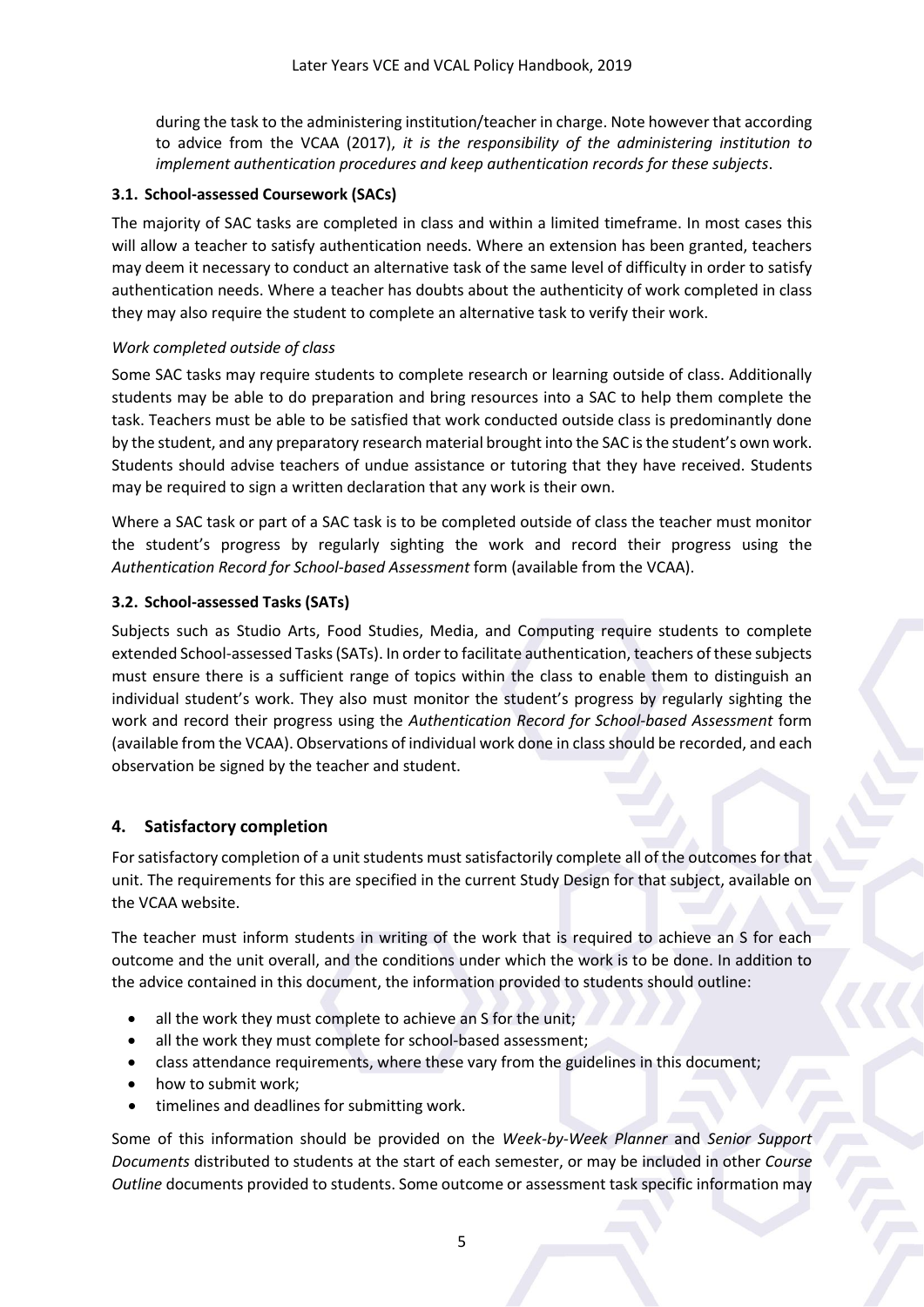not be included in these documents, but may instead be provided to students in writing at the commencement of each task if the teacher deems this to be more helpful for students. Note that all advice provided to students and requirements for satisfactory completion must fully comply with the specifications of the current Study Design.

Satisfactory completion of an outcome means:

- the work meets the required standard;
- the work is submitted on time (see section *2. Absences*);
- the work is clearly the student's own (see section *3. Authentication*);
- there has been no substantive breach of rules (see section *18. Breach of rules*).

Satisfactory completion is based on the teacher's judgment that the learning outcomes have been demonstrated. Thus the judgment of satisfactory completion is independent of performance levels on assessment tasks, SACs, and SATs. While these tasks may inform teachers' decision on satisfactory completion, they are not and should not be used as the only and final arbiter. Additionally, for this reason, students do not need to sit or pass examinations to pass a unit or to be awarded the VCE (see section *13. Examinations*).

#### <span id="page-6-0"></span>**5. Assessment**

Assessment tasks (Unit 1/2), School Assessed Coursework (SACs) (Unit 3/4), School Assessed Tasks (SATs) (some Unit 3/4), and VET Coursework Tasks (Unit 3/4 VET units) assess each student's overall level of achievement on the assessment tasks specified in the VCAA *Study Design* and *Advice for Teachers* for each subject (available online on the VCAA website). The Study Design indicates a task or a range of tasks to assess achievement of each of the unit's outcomes, which are further detailed in the Advice for Teachers. Assessment tasks, SACs, etc should be part of the regular teaching and learning program and are mainly completed in class time.

The teacher of each study will provide students in their class with a *Senior Support Document (SSD)*  within the first two weeks of the commencement of each unit of study. This document will outline the Areas of Study, Outcomes, Assessment Tasks/SACs, and (for Units 3/4 subjects) the marks allocated for each task and overall weighting. Further details may be provided in a separate *Course Outline* document, and/or be given in writing prior to the commencement of any assessment task.

## <span id="page-6-1"></span>**6. Extensions**

Extensions of time may be given for completion or re-submission of work for learning outcomes in special circumstances. Students who have been given an extension for an assessment task may be required to undertake an alternative task. Note that students may *not* resubmit work for the purpose of obtaining a new mark for their coursework score/s.

The process for students to obtain an extension is:

- the student completes an *Application for Extension.*
- consultation will take place between the student, classroom teacher, and coordinator.
- a final decision will be made and the classroom teacher or coordinator will notify the student.

Any decision to grant an extension, and the length of the extension granted, will be assessed on a case-by-case basis. The final decision for this rests with the Later Years Coordinator and/or Principal.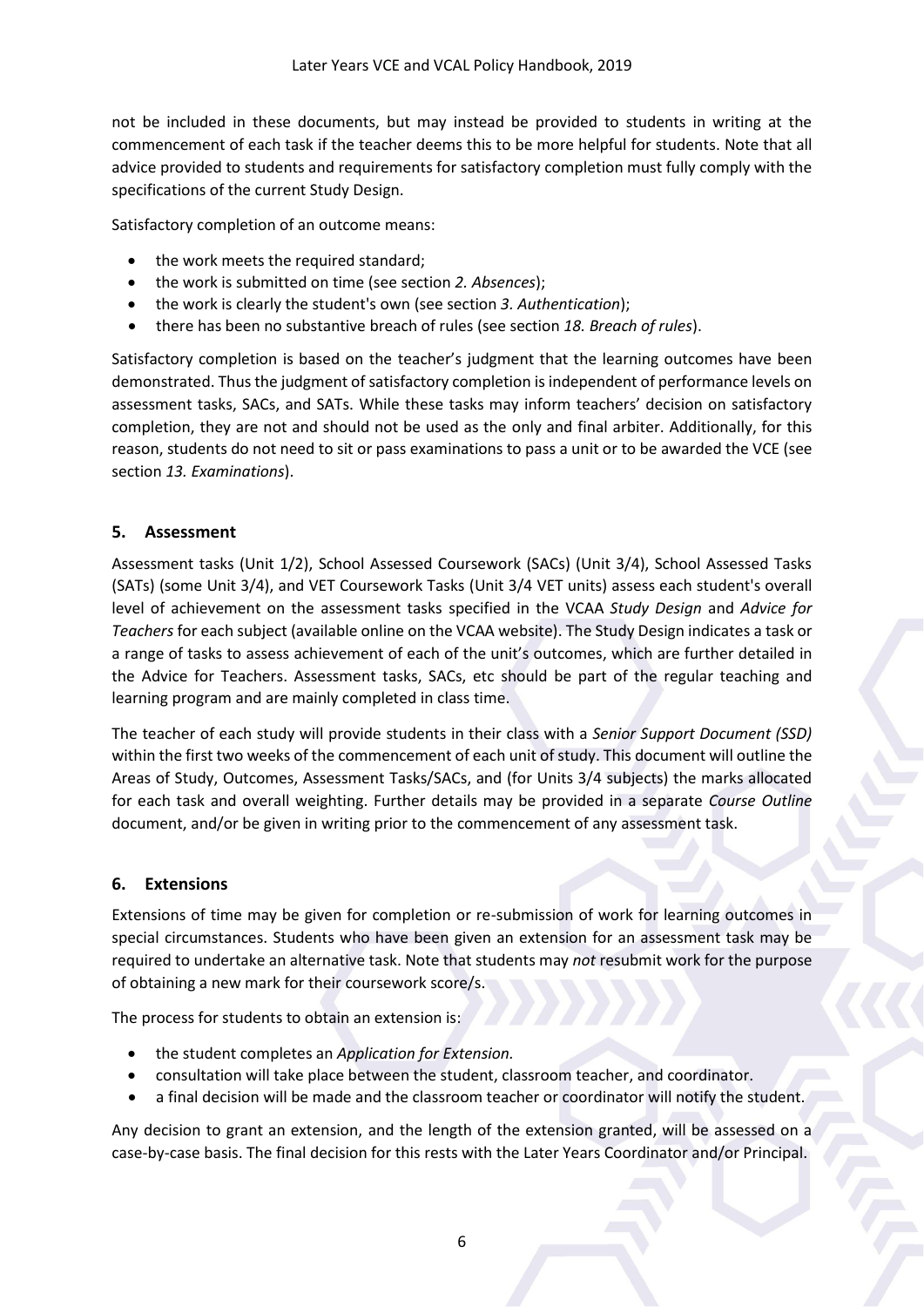Note that extensions cannot under any circumstances be granted beyond official VCAA data entry dates for the Victorian Assessment Software System (VASS). These dates are available from the VCAA and can also be found on the *Swifts Creek P-12 School Later Years Critical Dates* document.

Additionally no extensions are possible for externally assessed Units 3/4 examinations or the General Achievement Test (GAT). Students adversely affected by unforeseen circumstances during the final exam period may apply to the VCAA for one or more Derived Examination Scores (DES). Any decision about the granting of a DES is entirely at the discretion of the VCAA.

# <span id="page-7-0"></span>**7. Redemption**

Students may be able to convert an 'N' to an 'S' result for outcomes in order to avoid receiving an overall 'N' and thus failing a subject – this is known as redemption. Redemption may include resubmission of a task, completion of an alternative task, or presentation of other evidence as deemed appropriate by the class teacher. Note that it is *not* possible to change a mark for a coursework assessment task as part of the redemption process.

Arrangements for redemption are to be made between the students and their teacher, based upon the teacher's professional judgment. The coordinator and/or principal may contribute or make a final judgment on this process.

# <span id="page-7-1"></span>**8. Appeals**

Students who feel they have been unfairly treated and have not been able to have a situation resolved through other means have the right to appeal decisions about:

- non-satisfactory completion of outcomes or units;
- extensions;
- redemptions;
- authentication;
- Special Provision;
- other breaches of rules.

The process for appeals is as follows:

- the student notifies the coordinator of their intention to appeal;
- a formal interview will be undertaken with a school-based appeals panel;
- the composition of the panel will be the Principal or nominee, Later Years' Coordinator, and relevant teachers. Students may request a support person, e.g. parent/guardian/friend;
- the final decision of the panel rests with the Principal;
- all deliberations will be documented and outcomes will be conveyed to the student in writing.

# <span id="page-7-2"></span>**9. Special Provision**

In some circumstances students whose learning and assessment programs are affected by illness, impairment, or personal circumstances may be able to demonstrate their capabilities through Special Provision. The student's official Statement of Results or VCE/VCAL Certificates do not indicate that Special Provision has been made.

A student who believes he or she may be eligible for Special Provision should apply through the Later Years' Coordinator. This must be done as soon as possible to the commencement of studies or to an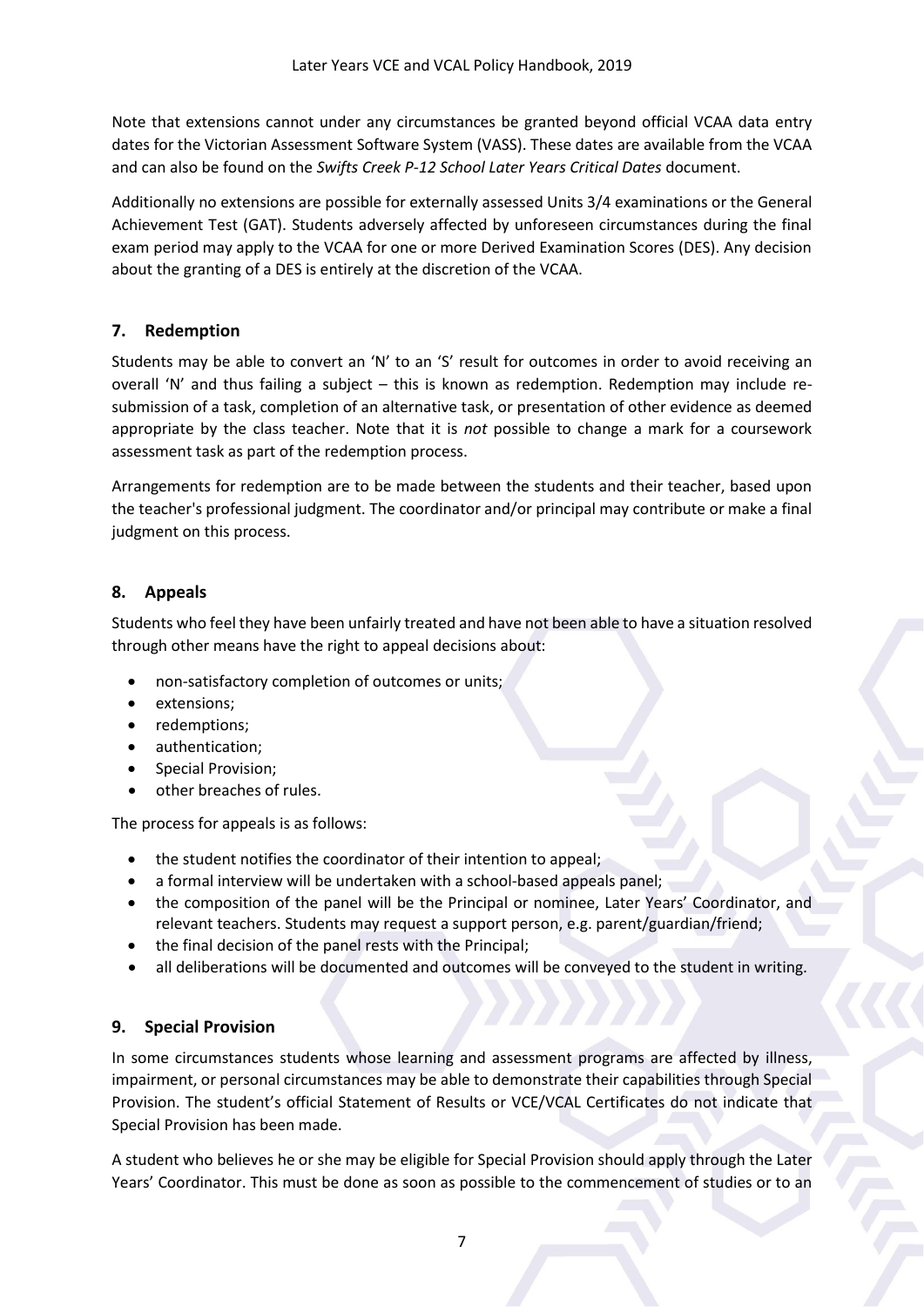event that may lead to Special Provision being applicable. Documentary evidence will be required to support the application, such as Medical Certificates, Counselling or Psychological Reports, etc.

There are four types of Special Provision for the VCE:

- curriculum delivery and student programs for example, where a student may be given assistance by an aide, or be allowed to use technological assistance.
- school-based assessment where the school may vary the assessment arrangements for an individual, such as rescheduling a task, allowing extra time for a task to be completed, or sitting an alternative task.
- special examination arrangements for example, where a student may be given extra time to complete an exam, or permission to use technology.
- Derived Examination Scores (DES) where a student's exam score is unlikely to be a fair or accurate indication of their learning or achievement throughout the year in the subject, the VCAA may calculate a score based on other assessment the student has done.

It is the student's responsibility to apply to the school for Special Provision consideration, and to supply the supporting documentation. Any student who believes they may be eligible should speak to the Later Years' Coordinator. Following advice at the school level, some categories require the school to apply to the VCAA for official approval of the Special Provision. For Derived Examination Scores, the school will supply forms to the student, who must then apply directly to the VCAA. In these cases the decision to approve or reject the Special Provision is entirely at the discretion of the VCAA.

## <span id="page-8-0"></span>**10. Release of results and feedback**

After work is submitted and marked teachers should provide feedback to students at the earliest possible time. Feedback should be timely in order to allow students to act on the feedback in future tasks and to allow the school to put in place any remedial measures required such as course advice or redemption. Note that teachers should generally avoid returning work until all students in the class have completed the assessment. Appropriate feedback includes:

- advice on particular problem areas;
- advice on where and how improvements can be made in the future;
- reporting S or N decisions and/or written comments on performance against each outcome;
- risk of unsatisfactory completion;
- a mark, grade, mark range, or ranking for a task, where appropriate.

Reporting of student results on assessment tasks, SACs or SATs is an important aspect of the feedback to students. In providing this feedback on individual coursework tasks teachers may give students a specific mark, a letter grade, indicate a range of marks within which their mark lies, or provide a ranking within the class or moderation group. Teachers may also choose to provide a combination of these. The marks or grades will be in line with the individual study program and will be determined by the subject teacher based on what they consider to be the most effective form of feedback.

*When provided with marks or grades, students in Unit 3/4 subjects need to be aware that any mark given is indicative only and may change as a result of statistical moderation or other processes. Students must also be aware that their total coursework scores may also change for this reason, and any scores given for coursework may be significantly impacted by exam performance. Any feedback or advice given by teachers or coordinators on grades, final study scores, or ATARs is advisory only based on the teacher's best judgement and the evidence available at that point in time (see also section* 16. Study scores and the ATAR*).*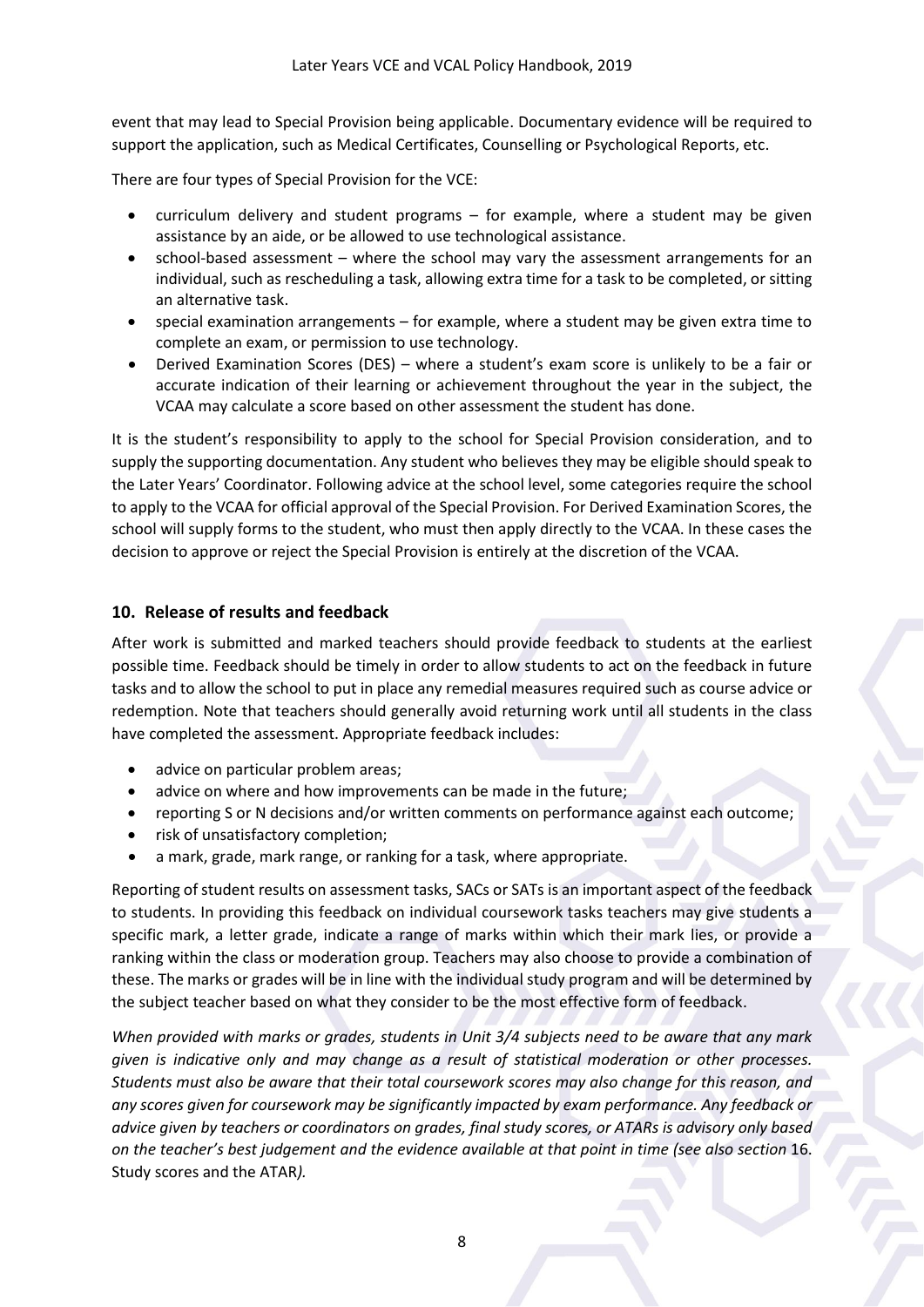# <span id="page-9-0"></span>**11. Storage and release of student work**

Students should retain *all* work completed during a course of study until the end of the year in which the work was undertaken. This work may be required at a later date for revision purposes, and may be called upon as part of the redemption or authentication processes.

Particularly in Unit 3/4 subjects, teachers may be required to keep original copies of assessment tasks for possible course audit or authentication purposes. With subjects involving SATs completed over extended periods of time, teachers will usually be required to maintain all assessment materials until the end of the assessment period. Such work may be requested as evidence by the VCAA. In these situations, in most cases students may request a copy of completed assessment tasks for their own records and revision purposes. Teachers can generally return any original work to students at the conclusion of the academic year, or early in the following year.

Any student work assessed as N, or about which any concerns are held such as doubts about authentication should be retained by the teacher, preferably in original form.

Teachers should also retain a representative sample of student work for each outcome to assist in the review of college courses and teaching practises.

# <span id="page-9-1"></span>**12. Changing selections**

Students undergo a rigorous subject selection process in the second half of each year in order to choose their subjects for the following academic year. This is done in consultation with the Later Years' Coordinator, Careers' Coordinator, VCAL Coordinator, subject teachers, and, where required, the Principal. This process aims to ensure all students choose the most suitable program for themselves, including a range of subjects that suit both their interests and needs, such as prerequisite subjects for tertiary entry.

Nonetheless, despite the selection process, students may determine for a variety of reasons that a subject is no longer suitable for them and elect to change subjects, withdraw from a subject, change programs, or withdraw from school. Students need to be aware when considering a change or withdrawal that they must meet certain unit and sequence requirements to successfully complete the VCE or VCAL. They therefore need to discuss any possible changes with the Later Years' Coordinator and Careers' Coordinator at the earliest possible time.

# **12.1. Process**

A student who wishes to withdraw from a VCE or VET subject, or to enrol in a new subject, must complete a written application form, the *Application to Withdraw from a VCE or VET Subject and/or enrol in a new VCE or VET Subject*, available from the Later Years' Coordinator. This form needs to be signed by the student, parent, teachers, and coordinator. Where a student does not complete and return this form, the student will be regarded as still being enrolled in that subject until the end of the semester for the purposes of attendance, reporting, and official results recorded on VASS.

# **12.2. Time restrictions**

# *Change of subject*

Students wishing to change subjects should do so as early as possible in the semester. In general, students will not be permitted to change subjects more than four weeks after the commencement of each semester. While teachers aim to be flexible with student subject selection, for some subjects the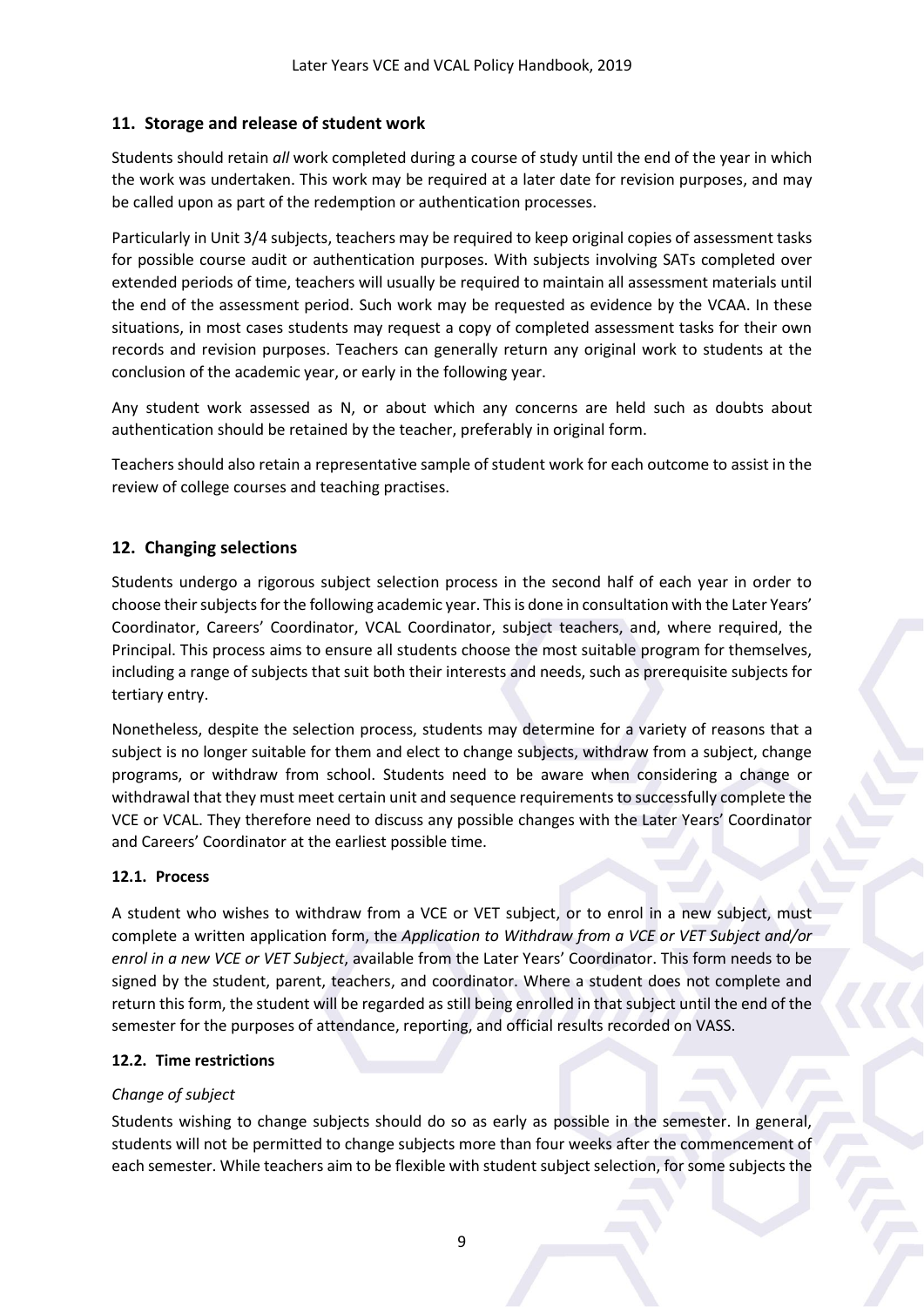nature of the program or assessments makes late commencement in a subject very difficult, so earlier cut-offs may apply. The final decision in each case will be made by the Later Years Coordinator, in consultation with subject teachers.

## *Withdrawal from a subject*

For VCE Unit 1/2 and VCAL, students may usually withdraw from a subject or unit at any time during the semester of study. A final cut-off date to withdraw students from subjects on VASS occurs in mid-November each year, and thus no withdrawals may occur after this date (date to be advised by the VCAA and available from the Later Years' Coordinator). Students who do not officially withdraw before the cut-off date will be assessed as though they have completed the unit (usually resulting in unsatisfactory completion) and results will appear on their official Statement of Results.

For VCE Unit 3/4 and scored VET, students may 'unofficially' withdraw at any time during the semester. However strict cut-off dates apply on VASS, and students cannot *officially* withdraw after these dates. For Unit 3 the cut-off date is usually early in Term 2, whilst for Unit 4 the cut-off date is usually at the start of Term 3 (dates to be advised by the VCAA and available from the Later Years' Coordinator). Students who do not officially withdraw before the cut-off dates will be assessed as though they have completed the unit (usually resulting in unsatisfactory completion) and results will appear on their official Statement of Results.

#### *Change of program*

Students who wish to change programs from VCE to VCAL may do so at any time, subject to advice from school personal about the suitability of such a change and the likelihood of being able to complete the requirements of the changed course of study. Students changing programs must be aware that the cut-off dates listed above still apply, so any change after the cut-off dates may result in the official recording of unsatisfactory completion of VCE units of study. Students will be advised about this at the time of any possible changes. Students wishing to change from VCAL to VCE can usually only do so at the start of each academic year.

#### *Withdrawing from school*

Students who wish to withdraw completely from VCE or VCAL may do so at any time subject to DEECD requirements, e.g., age limits. Withdrawal is effected by completing the official school leaving procedures, including returning *Student Exit Forms*, and advising the Later Years' Coordinator. Students withdrawing from school must be aware that the cut-off dates listed above still apply, so any withdrawal after the cut-off dates may result in the official recording of unsatisfactory completion of VCE or VCAL units of study. Students will be advised about this at the time of withdrawal. Where possible students who withdraw from school will be withdrawn from any incomplete units of study on VASS and will not receive a semester school report unless requested.

## <span id="page-10-0"></span>**13. Examinations**

# **13.1. Unit 1/2 (Year 11)**

A Year 11 examination week will be set aside at the end of each semester to allow students to sit internal exams in Unit 1/2 subjects. An examination timetable will be created and published by the school, and distributed to students undertaking any Unit 1/2 subject at the earliest possible time.

Students will be expected to sit an exam in all their subjects which will test the subject content covered in that unit of the study. The subject teacher will set the type, duration, and value of each exam, and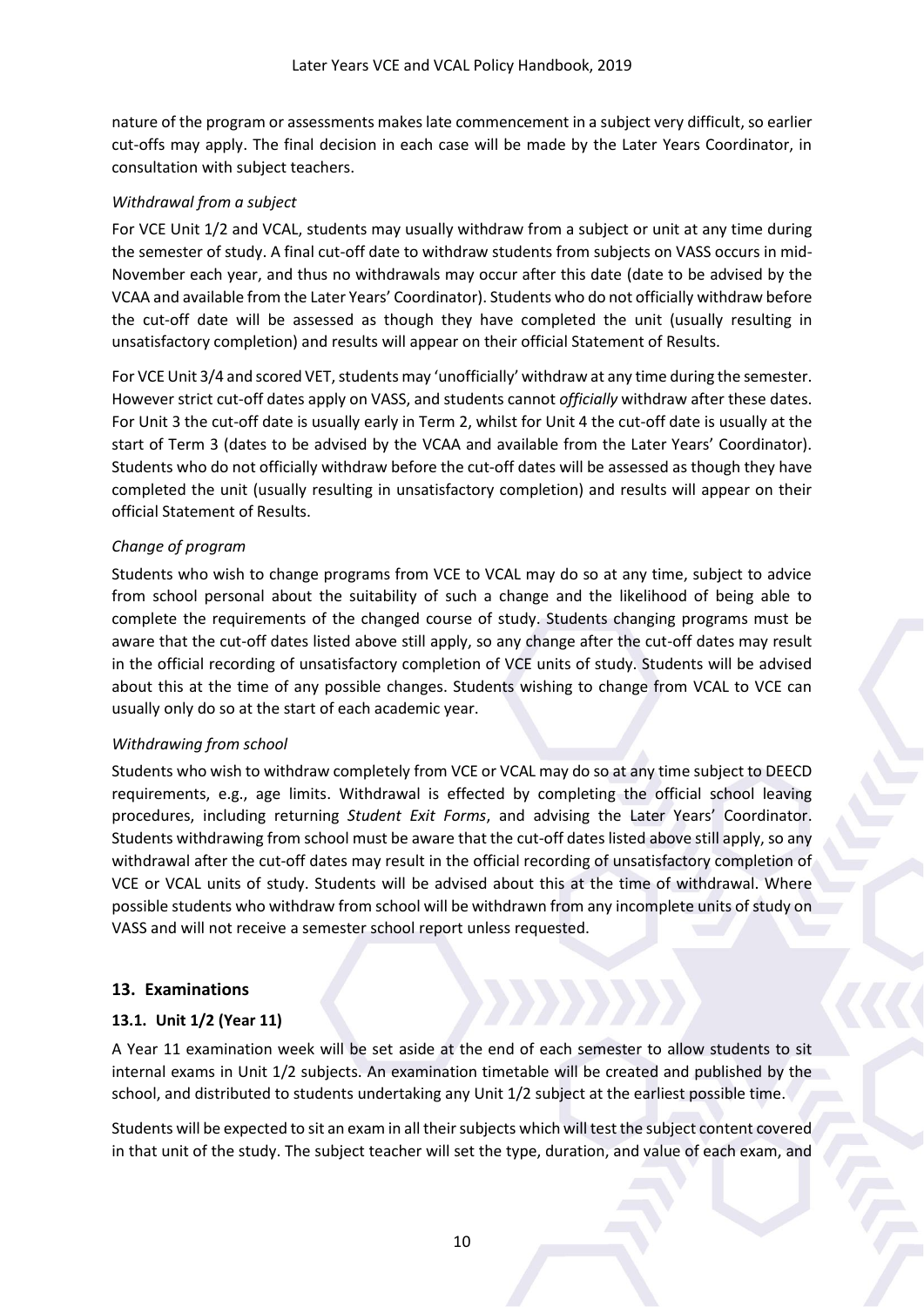will be responsible for marking and grading the exams. Performance levels will be included on midyear and end-of-year school reports.

## **13.2. Unit 3/4 (Year 12)**

All studies will hold an external end of year examination or examinations as prescribed and set by the VCAA. All students enrolled in a Unit 3/4 subject are also required to sit the General Achievement Test (GAT) in June. External examinations are set and marked by panels appointed by the VCAA and operate to a state-wide timetable.

At around the time of the GAT the school will operate internal school-assessed exams in all Unit 3/4 subjects. Internal exams will also be held early in Term 4 as practise for the external end of year exams.

Examination timetables will be published at the earliest available opportunity. The date of the GAT is available prior to the start of the school year, as are dates for the final examination period. The official end-of-year exam timetable is usually published by the VCAA in early September of each year.

Students who have applied for Special Provision will have arrangements organised as appropriate.

All examinations must take place on the day and time scheduled on the timetable. While the school may be able to make alternative arrangements for internal exams in special circumstances, VCAA regulations state that it is not possible to reschedule external examinations. Students are therefore expected to attend examinations even if there are difficulties in doing so (e.g., due to illness, personal problems, etc). Where a student feels they have been unduly impacted in their examination performance by circumstances beyond their control they may apply for a Derived Examination Score (see section *9. Special Provision*).

Students who arrive late for an external examination will be permitted to sit the exam, and, where possible, will be granted the full time permitted for the exam with the exclusion of any missed reading time. If a student arrives for an exam more than half-an-hour after the official commencement of writing time they will be granted entry to the exam, but the school will be required to report the situation to the VCAA and the student must be aware that their exam and results may be rejected.

In the unlikely event that a student has a clash on their external examination timetable the student should be sure to notify the Later Years Coordinator as early as possible. This is to allow time forspecial arrangements to be made with the VCAA prior to the exam period to allow the student to sit both examinations.

Details of conditions, rules, approved materials, etc, will be provided by the VCAA via a student information booklet prior to each examination period.

#### **13.3. Withdrawal from examinations**

While the school strongly encourages all students to undertake all examinations in all subjects, there are circumstances where, for a variety of reasons, a student may choose not to sit an exam in a particular subject or subjects, or choose not to sit any exams or scored assessments.

The general expectation is that students will sit all exams in Unit 1/2 subjects as part of the normal assessment program. A similar expectation exists for internal exams for Unit 3/4 subjects. However, as completion of final external examinations is not a requirement for satisfactory course completion, a student may choose to withdraw from the final external examination period.

Students wishing to withdraw from exams or other scored assessments need to apply in writing using the *Application for withdrawal from examinations in Unit 3/4 VCE* available from the Later Years'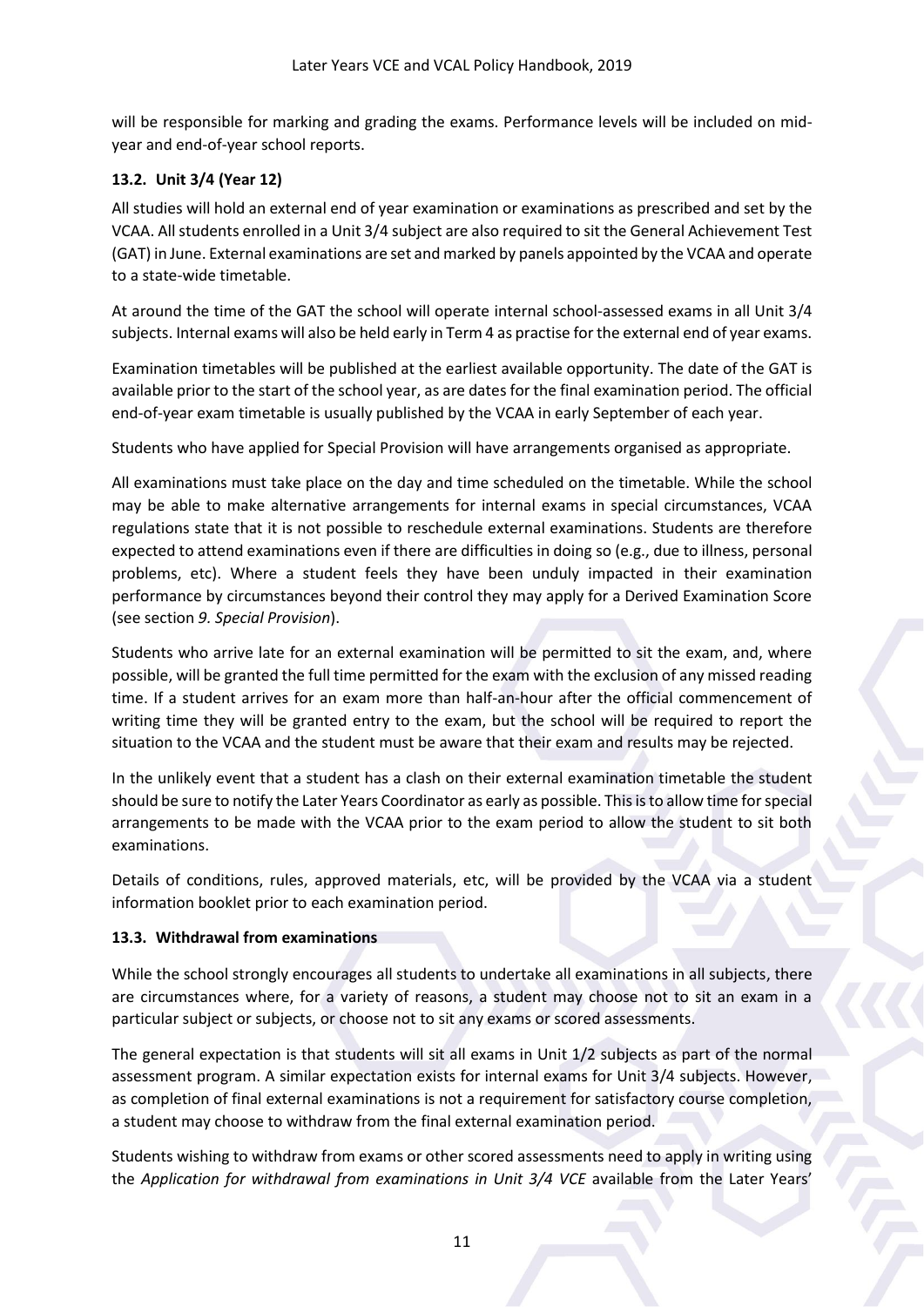Coordinator. This form details possible consequences of not undertaking examinations, and must be signed by the student, parent/guardian, coordinators, and relevant teachers. Where a student does not complete this form and fully acknowledge the terms set out on this form, the school will regard that student as still intending to undertake all examinations.

*Note that even after completing this form the student may still elect to undertake any examinations at any time up until the time of the exam. However, in this situation, the school will hold no responsibility for adequate preparation of the student for the examination/s.* 

## **13.4. Examinations and satisfactory completion**

Whilst all students are advised to undertake examinations, it should be noted that undertaking and passing exams in not a requirement for satisfactory completion of any Units  $1 - 4$  VCE study. Passes and fails in VCE are determined solely on satisfactory completion of course requirements (see *4. Satisfactory completion*). However, in some cases a teacher may use an examination as a final piece of evidence to determine whether the student has demonstrated a satisfactory level of performance in a part of the unit of study, or to help authenticate other work or results. Nonetheless, in general it is possible for students to complete an irregular VCE where they do not undertake examinations.

# <span id="page-12-0"></span>**14. General Achievement Test (GAT)**

All students enrolled in one or more sequences of Units 3/4 must sit the General Achievement Test (GAT) in June. Exemptions from the GAT may be given only in exceptional circumstances.

The GAT is used as a comparison for SAC and SAT results to help the VCAA moderate these scores with final examination results, and to help identify possible anomalous results obtained in any graded assessment. The GAT is also an important data set used by the VCAA in the event that a student has to apply for a Derived Examination Score. Students should therefore be aware of the significance of the GAT and the importance of performing to their best on this test.

A sentence on the student's Statement of Results will indicate whether the student has obtained results in the GAT. A statement of GAT results is mailed to each student with all the other VCE results at the end of the year, however the GAT is not used in decisions about tertiary selection.

## <span id="page-12-1"></span>**15. Quality assurance**

## **15.1. Internal procedures**

Swifts Creek P-12 School is committed to delivering quality later years' courses that fully satisfy the requirements of the VCAA and prepare students for tertiary studies and/or the workforce. To this end internal reviews of procedures are undertaken periodically, observations of teacher practise take place on a regular basis, and audits of course materials such as planning documents take place on at least an annual basis.

Monitoring of courses undertaken through external providers such as distance education also occurs. The school aims to choose the most suitable providers for any such course of study and will provide suitable advice around selection of these programs, including advice around the perception of student suitability to undertake such programs. To further ensure quality of the overall later years' program, except in exceptional circumstance the school will not permit a student to undertake more than a combined total of two subjects through external provider/s in any calendar year.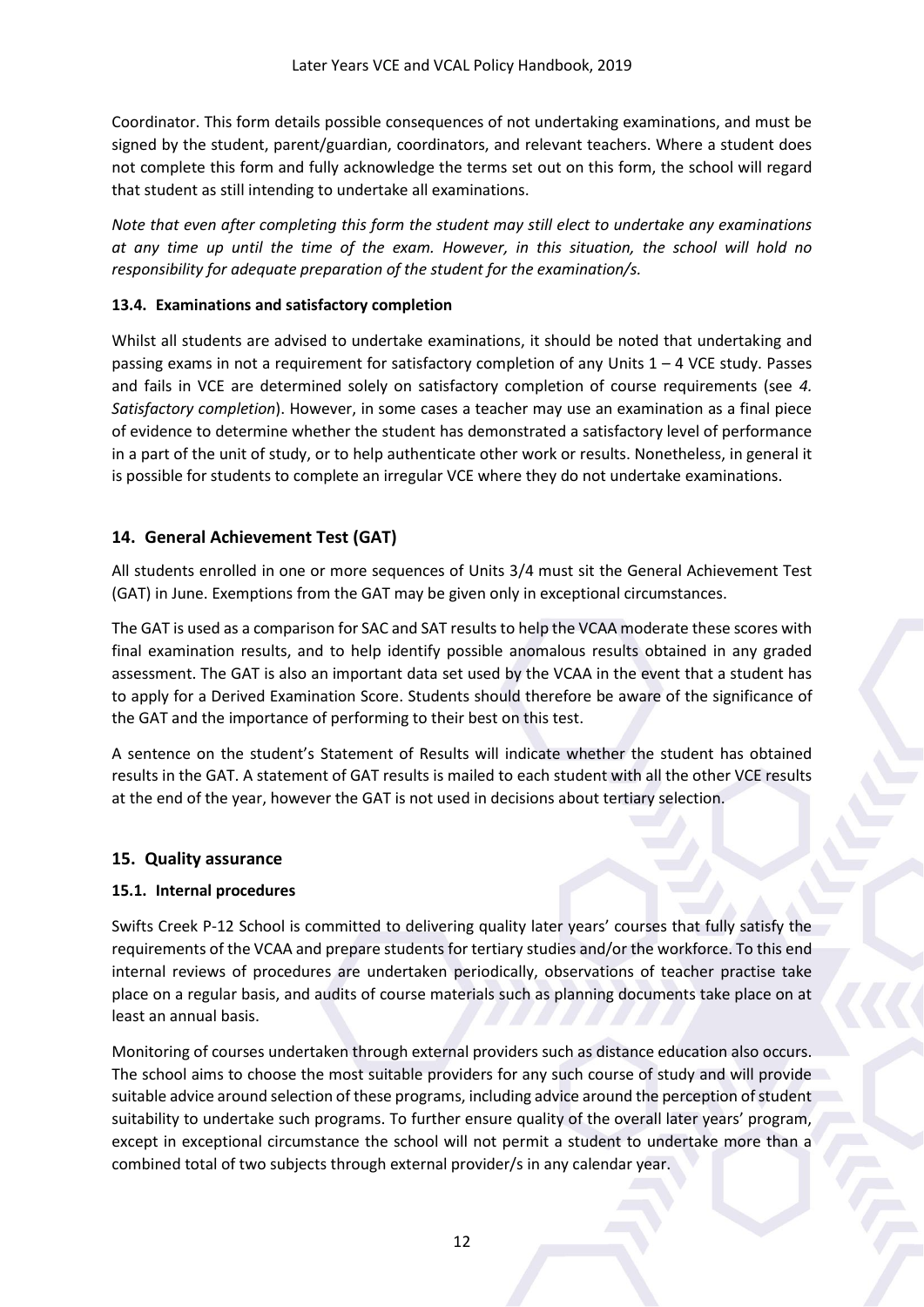## *Process for dealing with concerns about quality*

Students who are concerned with the delivery of a program should in the first instance consult with the Later Years Coordinator, who will follow up any concerns raised. Where concerns are found to be substantiated the Later Years Coordinator, in conjunction with the Principal, will review programs and practises that are the cause of concern, and seek to remedy any concerns with the classroom teacher or external provider involved.

This review and remedy may be an ongoing process, however if the Later Years Coordinator and Principal deem the situation to be having, or to have the potential to have, a serious impact on the progress and likely success of the student or class, more immediate remedies such as teacher replacement or seeking alternative programs may result. Note that the school has limited power to effect any change from external providers, other than registering formal complaints. The final decision for any course of action rests with the Principal.

#### **15.2. External procedures**

As part of a state-wide system of senior secondary program provision, Swifts Creek P-12 School is additionally subject to state-wide quality assurance practises.

#### *VCAA School-based Assessment Audit*

Unit 3/4 VCE and VET studies are randomly subject to a VCAA School-based Assessment Audit twice annually. In practical terms, in general approximately two subjects undergo a VCAA audit each semester. The VCAA audit analyses assessment tasks and practises to ensure they meet the principles set out by the VCAA and the requirements specified in the Study Design. Where concerns are found, the VCAA will follow up with the teacher involved and/or the school to ensure the program and assessment practises are adjusted to meet VCAA requirements. Any subject judged by the VCAA to have any concerns will be subject to a further audit in the following audit cycle.

Note that the VCAA VCE audit process is to ensure practises state-wide adhere to the VCAA requirements. The audit is not aimed at individual student work, and where practises are found to be outside VCAA requirements the intention is that students will not in any way be penalised for this. Generally any results already generated will be allowed to stand, but where serious irregularities are found the VCAA may alter schools' assessments in order to ensure students are not disadvantaged.

## *VCAA Examination Audits*

The VCAA periodically audits examination practises in all examination centres state-wide. This may involve a visit by VCAA officials to review the full practises, conditions, security, and paperwork related to examinations. Alternatively it may involve a visit during the examination period to observe the conduct and administration of an actual examination or GAT.

## *VCAL*

The VCAL program is also subject to quality assurance. A VCAL quality assurance panel is set up in each region to establish regional benchmarks, provide advice to providers to ensure consistent judgments, and select and provide advice regarding exemplar models of VCAL tasks.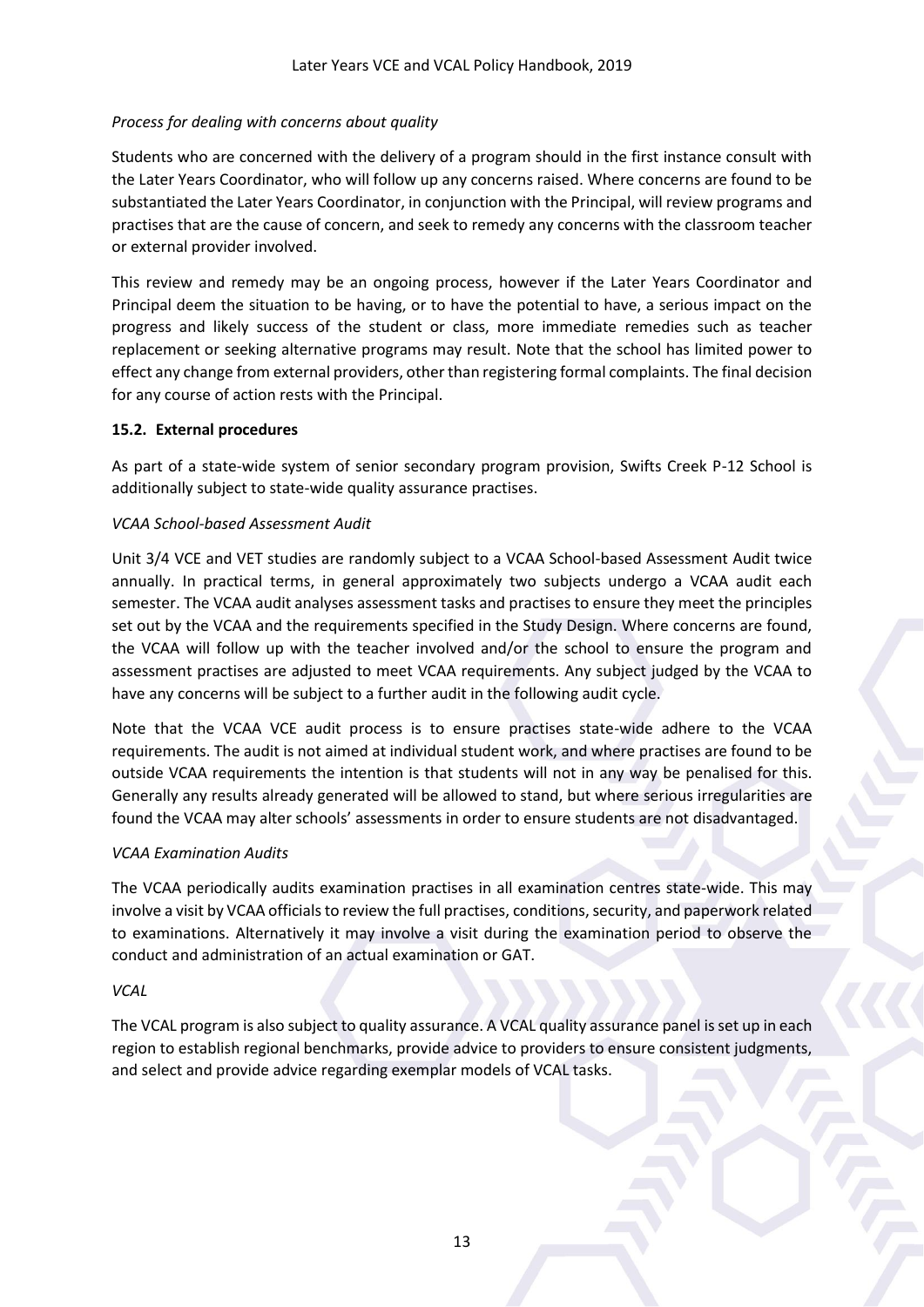# <span id="page-14-0"></span>**16. Study Scores and the Australian Tertiary Admission Rank (ATAR)**

#### **16.1. Study scores**

All students who undertake two or more graded assessments for any Unit 3/4 study will receive a study score for that subject on their Statement of Results from the VCAA. All study scores are a score out of 50, with the mean score for each subject being 30.

The VCAA is responsible for determining study scores based on teacher reported performance on school-based assessments and performance on externally assessed examinations. The scores determined by teachers for school-based assessments are moderated against examination performance in order to try to ensure that all students across the state are assessed at the same level of difficulty for each study (see also *10. Release of results*).

#### **16.2. Scaled study scores**

Students will additionally receive a scaled study score for each subject. Scaling is also wholly the responsibility of the VCAA.

Scaling is a statistical moderation of study scores across subjects which tries to adjust study scores so that all subjects are assessed on the same scale. The purpose of scaling is that students are not penalised for choosing more difficult subjects, nor rewarded for choosing easier subjects. Thus scores for some subjects will scale up, some scores will scale down, and some scores will remain essentially unchanged. Whilst the direction and amount of scaling is relatively consistent from year to year, the actual figures used are dependent on state-wide results in the year that the study was undertaken.

#### **16.3. ATARs**

The ATAR will be calculated from the individual scaled study scores obtained in English and up to five other subjects. The ATAR is a rank of performance state-wide, segmented into 0.05 percentiles. The highest possible ATAR is 99.95, meaning that student performed better than 99.95% of the state, or in the top 0.05% of the state. Thus an ATAR of 70.25 for example would mean that student performed better than 70.25% of the state, i.e., in approximately the top 30% of the state overall. About 35 students state-wide achieve each ATAR.

ATARs are calculated by the Victorian Tertiary Admissions Centre (VTAC) and are *only* used by VTAC and other national tertiary entrance organisations in determining eligibility for entry into tertiary courses.

Note that ATARs and study scores are not an indication of a pass or fail at VCE, which is determined solely on satisfactory completion of course requirements (see *4. Satisfactory completion*).

## <span id="page-14-1"></span>**17. Privacy**

Swifts Creek P-12 School is committed to protecting students' privacy, and is subject to DEECD, VCAA, and VTAC regulations concerning handling of student data and privacy. Further information about privacy restrictions is publicly available from the DEECD, VCAA, and VTAC.

In general terms, students' personal data is stored securely and only shared internally on a need-toknow basis. Similarly, any information regarding applications or granting of Special Provision, etc, are as far as possible kept private. The school will not share any private student information publicly or with any external body, including parents or family, without the express consent of the student.